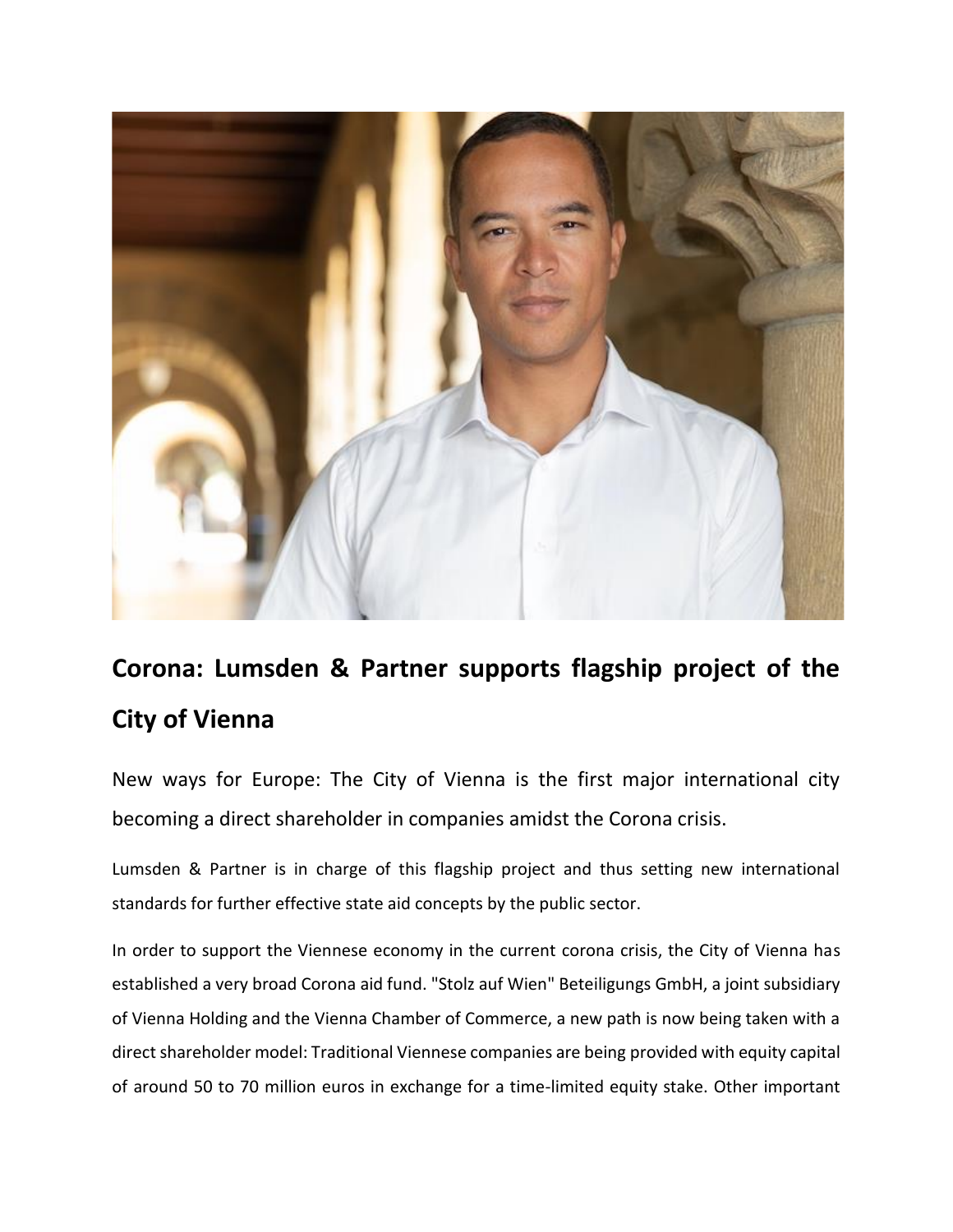investors in this project include numerous major banks and insurance companies. This means that equity is provided to companies that need help in order to stabilize them and thus secure jobs. The investment model focuses in particular on sectors such as the hotel and restaurant industry, which are heavily suffering from the current downturn in tourism.

*"Instead of the former concepts of "Nationalization", the City of Vienna has created a highly effective concept for rapid and sustainable assistance for companies by the government. Acknowledging that the public sector is not necessarily a better entrepreneur, control and decision-making powers remains fully with the companies, but the public sector can be a safe partner in these stormy times to ensure liquidity and future. Finding the right balance here was our task as a law firm in the past months. We were able to bring in our M&A expertise with US focus to develop the perfect model for a fast and effective support. In a next step, this structure can serve as a template and benchmark for international cities, municipalities, and other governments to act efficiently in this crisis and to support companies sustainably without endangering their independence. I would like to thank Peter Hanke and the City of Vienna for their confidence in our work*," said Robin Lumsden.

Vienna is a pioneer in Europe with this form of equity investment. When structuring the Corona Fund, many European, corporate and capital market law issues were highly relevant. In addition, the details had to be negotiated and agreed with all participating capital providers, i.e. the City of Vienna, the Chamber of Commerce and numerous domestic banks and insurance companies, under huge time pressure. The Vienna-based law firm Lumsden & Partners, which also has offices in the USA, supported the City of Vienna in this process with the firm's founder and managing partner Robin Lumsden MBA/MSx (Stanford) LLM (Berkeley), Irina Tot and Dimitar Anadoliyski (both Corporate/M&A), as well as the well-known state aid expert Peter Thyri, with whom Lumsden & Partners regularly cooperates. Lumsden, Tot and Thyri had already worked together as attorneys with the Austrian lawfirm Schoenherr before. *"I cannot recall any project more complex, which is why we are relying on the highly specialized business boutique Lumsden & Partners and Robin Lumsden here, also because we appreciate his knowledge and sensitivity in transactions*," said Financial City Councilor Peter Hanke.